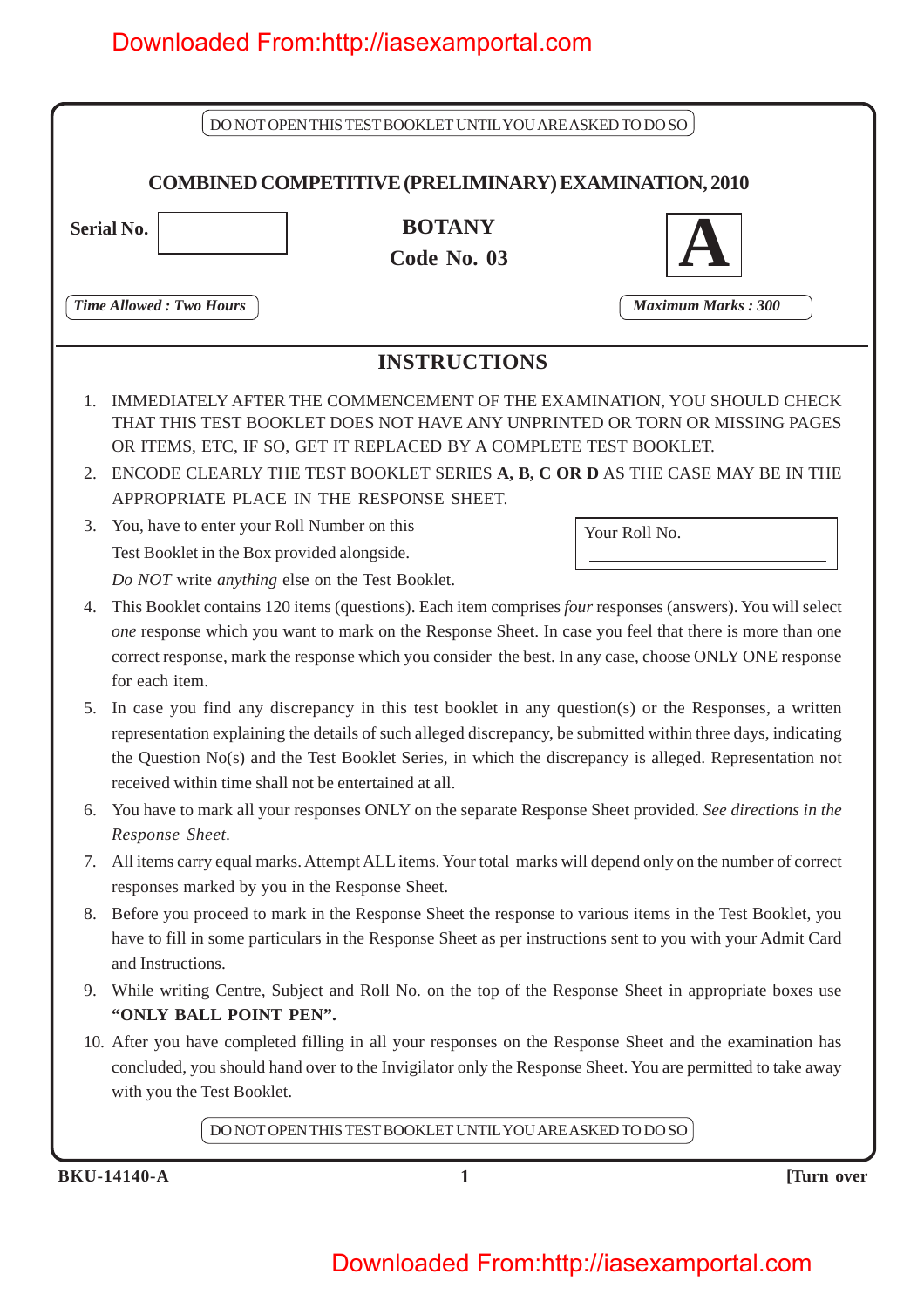**ROUGH WORK**

**BKU-14140-A 2**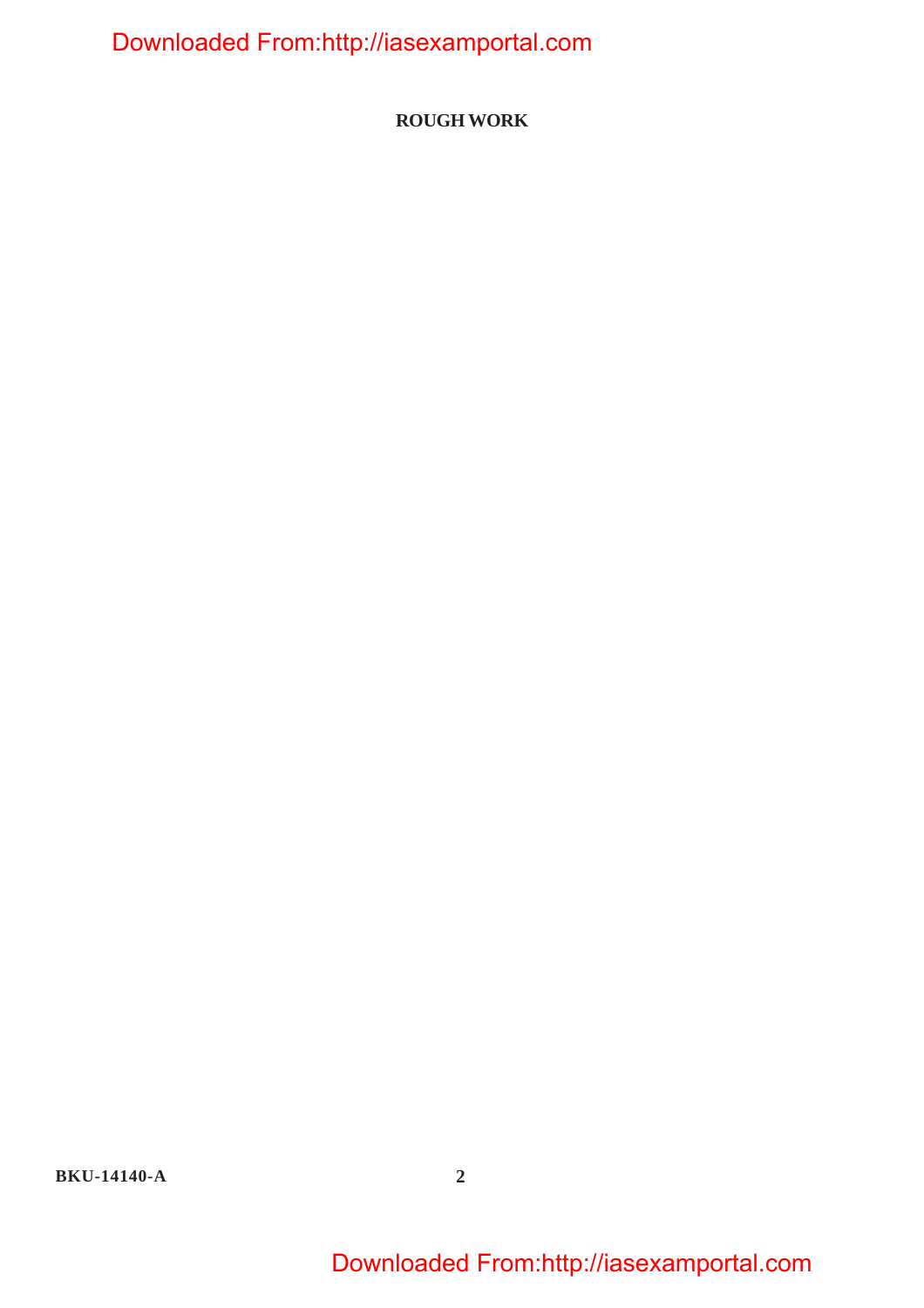| 1. |     | Most of the sea weeds belong to class:                             |     |                   |
|----|-----|--------------------------------------------------------------------|-----|-------------------|
|    |     | (A) Chlorophyceae                                                  | (B) | Dinophyceae       |
|    | (C) | Phaeophyceae                                                       | (D) | Cyanophyceae      |
| 2. |     |                                                                    |     |                   |
|    |     | Algae useful as Bio-fertilizer generally belong to class:          |     |                   |
|    |     | (A) Cyanophyceae                                                   | (B) | Chlorophyceae     |
|    |     | (C) Xanthophyceae                                                  | (D) | Bacillariophyceae |
| 3. |     | Mushrooms, puff-balls, toad-stools belong to the class:            |     |                   |
|    | (A) | Phycomycetes                                                       | (B) | Ascomycetes       |
|    | (C) | Basidiomycetes                                                     | (D) | Deuteromycetes    |
| 4. |     | Sexual reproduction is absent among :                              |     |                   |
|    | (A) | Phycomycetes                                                       | (B) | Ascomycetes       |
|    | (C) | Basidiomycetes                                                     | (D) | Deuteromycetes    |
|    |     |                                                                    |     |                   |
| 5. |     | In most fungi mycelial wall is made up of :                        |     |                   |
|    | (A) | Chitin                                                             | (B) | Cellulose         |
|    |     | (C) Hemicellulose                                                  | (D) | Pectin            |
| 6. |     | Fungal spores produced as exually at the tip of hyphae are called: |     |                   |
|    | (A) | Conidia                                                            | (B) | Sporangiophore    |
|    | (C) | <b>Spores</b>                                                      | (D) | Arthospores       |
| 7. |     | Most poisonous mushroom is:                                        |     |                   |
|    | (A) | Agaricus                                                           | (B) | Polyprous         |
|    |     | (C) Amanita                                                        | (D) | Lycoperdon        |
|    |     |                                                                    |     |                   |
| 8. |     | Flowers of Fungi are:                                              |     |                   |
|    | (A) | Mushroom                                                           | (B) | Toad stools       |
|    | (C) | <b>Puff</b> balls                                                  | (D) | Molds             |
| 9. |     | Fungi which occur on wood are:                                     |     |                   |
|    | (A) | Epibiotic                                                          | (B) | Epicarpic         |
|    |     |                                                                    |     |                   |
|    | (C) | Epixylic                                                           | (D) | Epigeon           |
|    |     |                                                                    |     |                   |

#### **BKU-14140-A 3 [Turn over**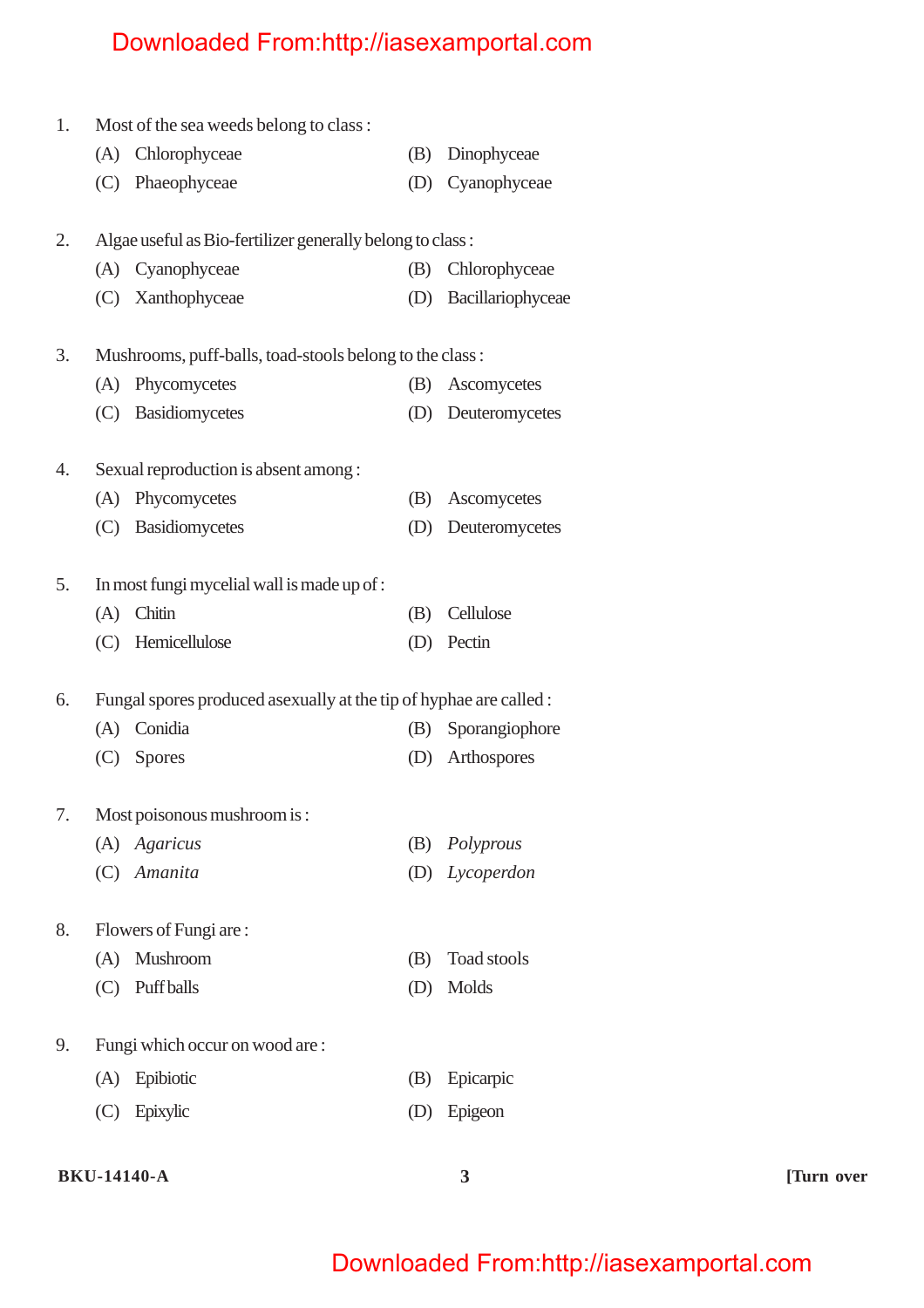| 10. |     | Fungi can be stained by:                                                         |     |                             |
|-----|-----|----------------------------------------------------------------------------------|-----|-----------------------------|
|     | (A) | Cotton blue                                                                      | (B) | Safranine                   |
|     | (C) | Glycerine                                                                        | (D) | Lactophenol                 |
|     |     |                                                                                  |     |                             |
| 11. |     | Basidiospores are characteristic of :                                            |     |                             |
|     | (A) | Bread mold                                                                       | (B) | <b>Mushrooms</b>            |
|     | (C) | Aspergillus                                                                      | (D) | Yeast                       |
|     |     |                                                                                  |     |                             |
| 12. |     | Respiratory structure in bacteria are:                                           |     |                             |
|     | (A) | Mitochondria                                                                     | (B) | Ribosomes                   |
|     | (C) | Mesosomes                                                                        | (D) | None                        |
|     |     |                                                                                  |     |                             |
| 13. |     | Bacteria are regarded to be plants because :                                     |     |                             |
|     | (A) | Some of them are green                                                           | (B) | They are present everywhere |
|     | (C) | Some of them cannot move                                                         | (D) | They have a rigid cell wall |
|     |     |                                                                                  |     |                             |
| 14. |     | Bacteria do not need sunlight to grow because :                                  |     |                             |
|     | (A) | They prepare their food without the help of light                                |     |                             |
|     | (B) | They do not like sunlight brightness                                             |     |                             |
|     | (C) | Due to absence of chlorophyll they are incapable of manufacturing their own food |     |                             |
|     |     |                                                                                  |     |                             |

(D) They use other kinds of light for manufacturing their own food

15. A free-living bacterium capable of fixing atmosphere nitrogen is :

- (A) *Staphylococcus* (B) *Streptococcus*
- (C) *Azotobacter* (D) None
- 16. Bacteria have the following organelles :
	- (A) Mesosomes (B) Golgi bodies
	- (C) Mitochondria (D) Lysosome

#### **BKU-14140-A 4**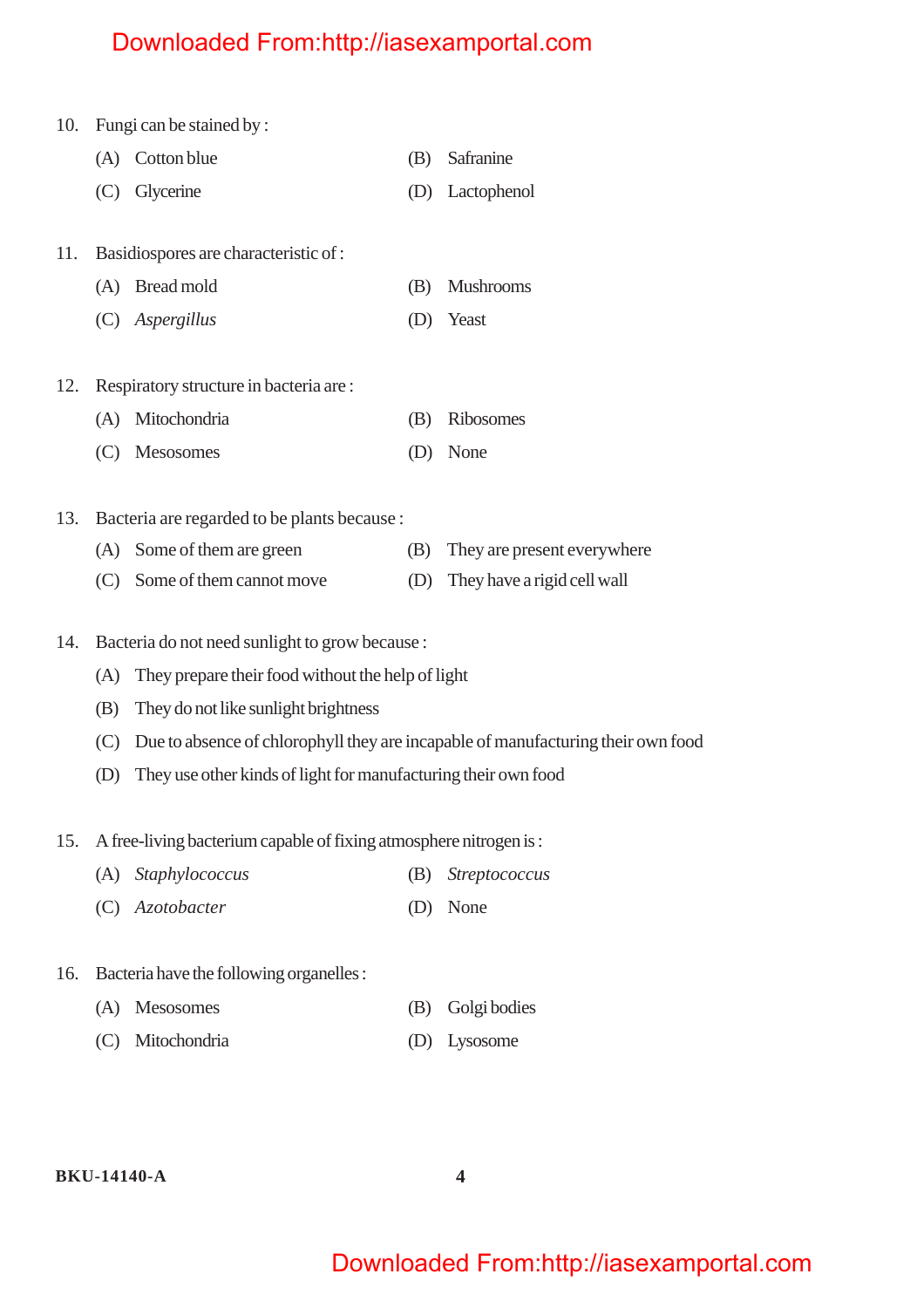- 17. A bacterial cell differs from higher plants in lacking :
	- (A) Amitosis (B) A true nucleus
	- (C) Cell wall (D) Ribosomes
- 18. Bacteria cannot survive in a highly salted pickle because :
	- (A) Salt inhibit reproduction
	- (B) Bacteria do not get enough light for photosynthesis
	- (C) They became plasmolysed and consequently killed
	- (D) The pickle does not contain nutrients necessary for bacteria to live.
- 19. Bacteria have incipient nucleus (nucleoid) and hence they are placed in :
	- (A) Prokaryota (B) Eukaryota
	- (C) Both (D) None
- 20. Bacterial leaf blight is a serious disease of :

| (A) Paddy | (B) Potato |
|-----------|------------|
| (C) Wheat | (D) Tomato |

- 21. Muramic acid is present in the cell wall of :
	- (A) Yeast (B) Bacteria (C) Rhizopus (D) Virus
- 22. Tobacco mosaic virus (TMV) was first isolated in crystalline state by :
	- (A) Sabin (B) Bergold
	- (C) Chase (D) Stanley
- 23. Bacteriophage consists of :
	- (A) Carbon and nitrogen (B) DNA
	- (C) Nucleoprotein (D) Protein only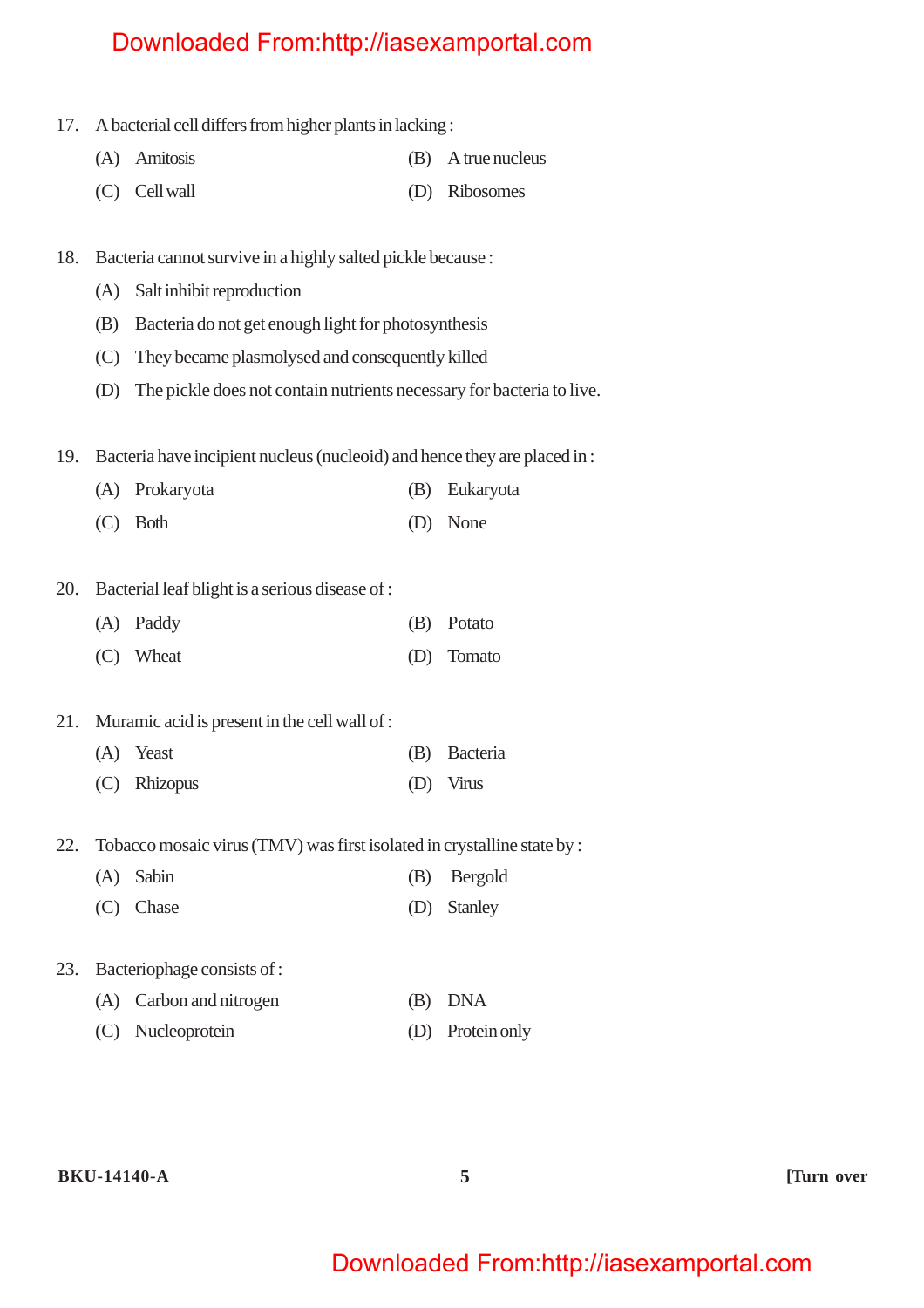| 24. |     | Viruses are essentially made up of:          |     |                                       |
|-----|-----|----------------------------------------------|-----|---------------------------------------|
|     | (A) | Proteins and nucleic acids                   | (B) | Starch carbohydrates                  |
|     | (C) | Proteins and lipids                          | (D) | Starch, protein and carbohydrates     |
| 25. |     | Mosaic of sugarcane is caused by:            |     |                                       |
|     | (A) | Bacteria                                     | (B) | <b>Virus</b>                          |
|     | (C) | Fungi                                        | (D) | Polio                                 |
| 26. |     | First isolated virus is:                     |     |                                       |
|     | (A) | Poliomylites virus                           | (B) | Virus of influenza                    |
|     | (C) | TMV of tobacco                               | (D) | None of the above                     |
| 27. |     | Bacteriophage is similar to fungus:          |     |                                       |
|     | (A) | In having RNA as genetic material            | (B) | In having DNA as genetic material     |
|     | (C) | In having cell wall                          | (D) | Mode of reproduction                  |
| 28. |     | Which of the following statement is correct? |     |                                       |
|     | (A) | Viruses do not contain nucleic acid          | (B) | All viruses contain DNA               |
|     | (C) | All viruses contain RNA                      | (D) | Some viruses contain DNA and some RNA |
| 29. |     | Which one is a viral disease group?          |     |                                       |
|     |     | (A) Influenza, Measles and Mumps             |     | (B) Chicken pox, Small pox            |
|     | (C) | Polio, Hydrophobia                           | (D) | All the above                         |
| 30. |     | A moss differs from a fern in having:        |     |                                       |
|     | (A) | Alternation of generation                    | (B) | Swimming sperms                       |
|     | (C) | dependent sporophyte                         | (D) | An independent gametes                |
|     |     |                                              |     |                                       |

**BKU-14140-A 6**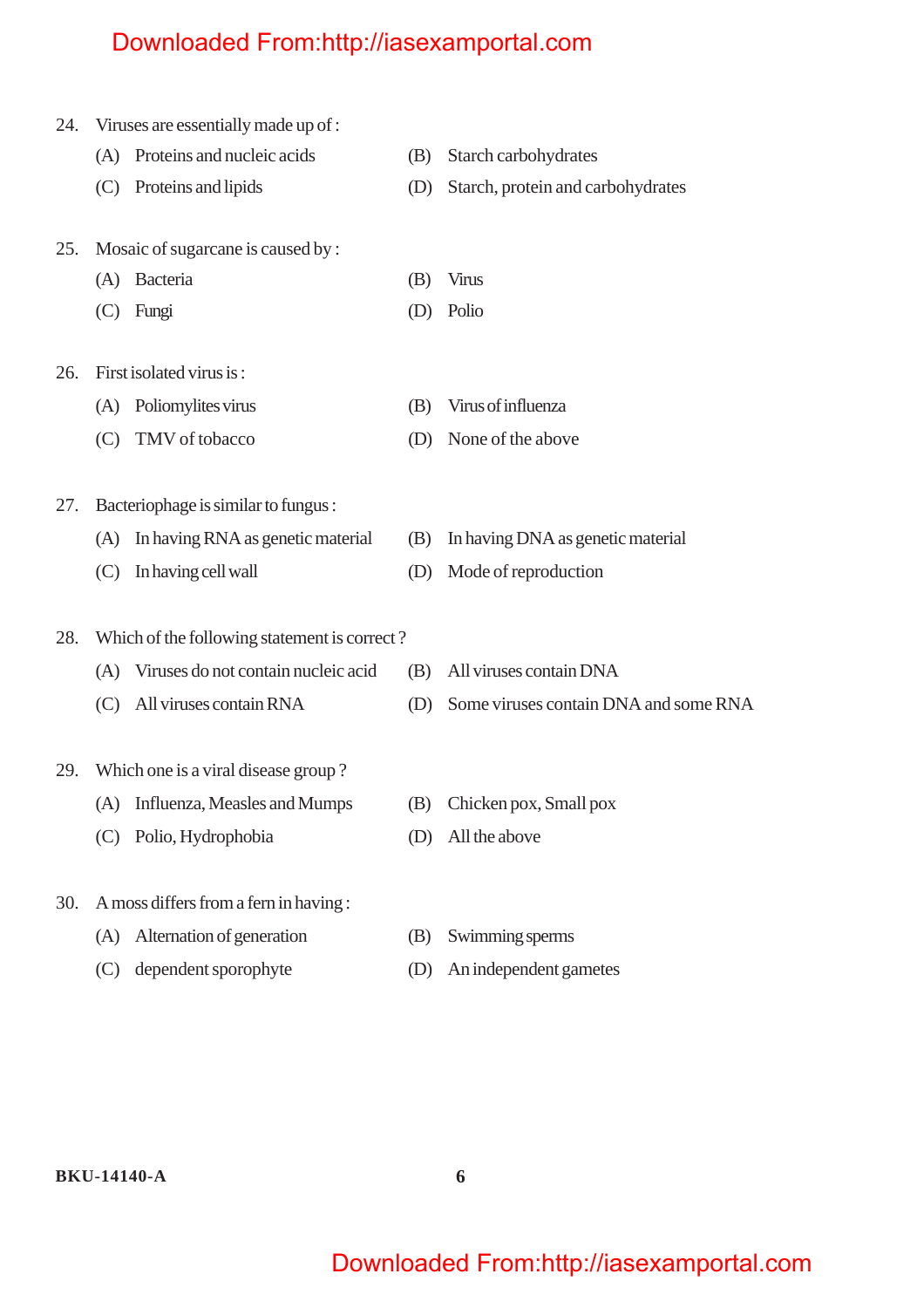| 31. |     | Annulus in moss capsule separates :                                      |     |                                                                                            |
|-----|-----|--------------------------------------------------------------------------|-----|--------------------------------------------------------------------------------------------|
|     | (A) | Operculum from collumella                                                | (B) | Theca from collumella                                                                      |
|     | (C) | Operculum from theca                                                     | (D) | Columella from apophysis                                                                   |
| 32. |     | The central middle part of the moss capsule is sterile and is known as : |     |                                                                                            |
|     |     | (A) Apophysis                                                            | (B) | Spore sac                                                                                  |
|     | (C) | Operculum                                                                | (D) | Columella                                                                                  |
| 33. |     |                                                                          |     | The development of sporophytes from moss gametophytes without sexual fusion is called :    |
|     | (A) | Apogamy                                                                  | (B) | Apospory                                                                                   |
|     | (C) | Amphimixis                                                               | (D) | Parthenogenesis                                                                            |
| 34. |     | but lacks seeds and vascular tissues?                                    |     | In which of the following groups would you place a plant which produces spores and embryos |
|     | (A) | Fungi                                                                    | (B) | Pteridophytes                                                                              |
|     | (C) | <b>Bryophytes</b>                                                        | (D) | Gymnosperms                                                                                |
| 35. |     | Spore mother cells of bryophytes are:                                    |     |                                                                                            |
|     | (A) | Haploid                                                                  | (B) | Diploid                                                                                    |
|     | (C) | Tetraploid                                                               | (D) | Polyploid                                                                                  |
|     |     | 36. The gametophyte of moss is:                                          |     |                                                                                            |
|     | (A) | Capsule                                                                  | (B) | Seta                                                                                       |
|     | (C) | Zygote                                                                   | (D) | Protonema                                                                                  |
| 37. |     | Polystelic stem is seen in:                                              |     |                                                                                            |
|     | (A) | Selaginella                                                              | (B) | Riccia                                                                                     |
|     | (C) | Funaria                                                                  | (D) | Cycas                                                                                      |
|     |     |                                                                          |     |                                                                                            |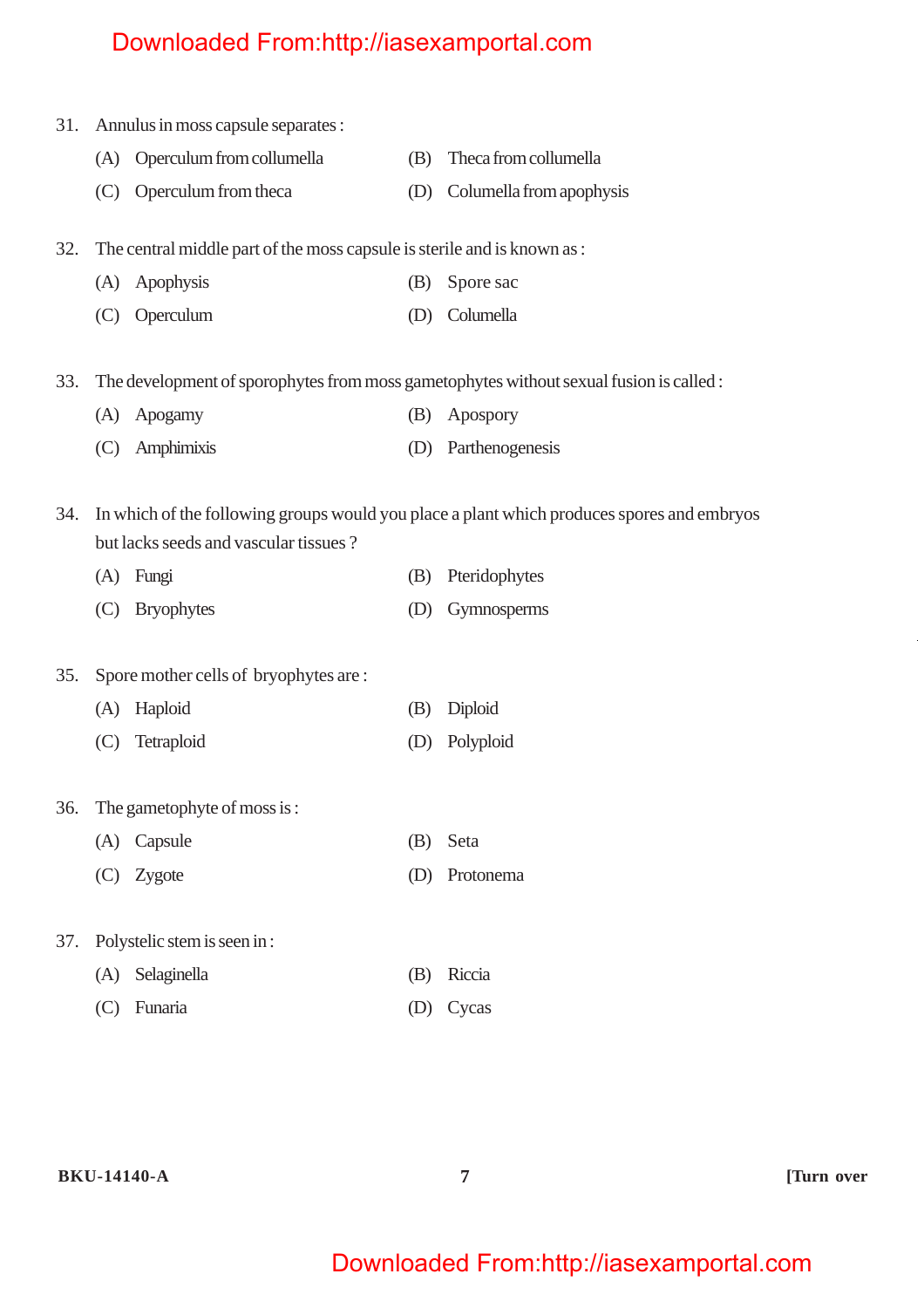38. Formation of sporophyte from vegetative portion of prothallus :

| (A) Apospory      | (B) Parthenogenesis |
|-------------------|---------------------|
| (C) Parthenocarpy | (D) Apogamy         |

39. Meiosis does not take place in the formation of gametes from :

(A) Prothallus (B) Protonema (C) Sporangium (D) Promycelium

40. Which of the following does not have a central pith ?

| (A) Siphonostele | (B) Dictyostele |
|------------------|-----------------|
| (C) Protostele   | (D) Solenostele |

41. The place or point where sporangium of fern bursts is :

| (A) Operculum | (B) Annulus |
|---------------|-------------|
|               |             |

(C) Stomium (D) Ostiole

42. Fern differs from moss in having :

| (A) Motile sperms          | (B) Distinct alteration of generation |
|----------------------------|---------------------------------------|
| (C) Independent sporophyte | (D) Independent gametophyte           |

#### 43. Photosynthesis leaves of fern plants are known as :

| (A) Fronds  | (B) Sporophylls |
|-------------|-----------------|
| (C) Ramenta | (D) Microphylls |

#### 44. Guard cells differ from epidermal cells in having :

| (A) Mitochondria                  | (B) Vacuole |
|-----------------------------------|-------------|
| $\sqrt{2}$ $\sqrt{2}$ $\sqrt{11}$ |             |

- (C) Cell wall (D) Chloroplast
- 45. Sporangia bearing leaf is called :
	- (A) Ramentum (B) Indusium
	- (C) Sorus (D) Sporophyll

**BKU-14140-A 8**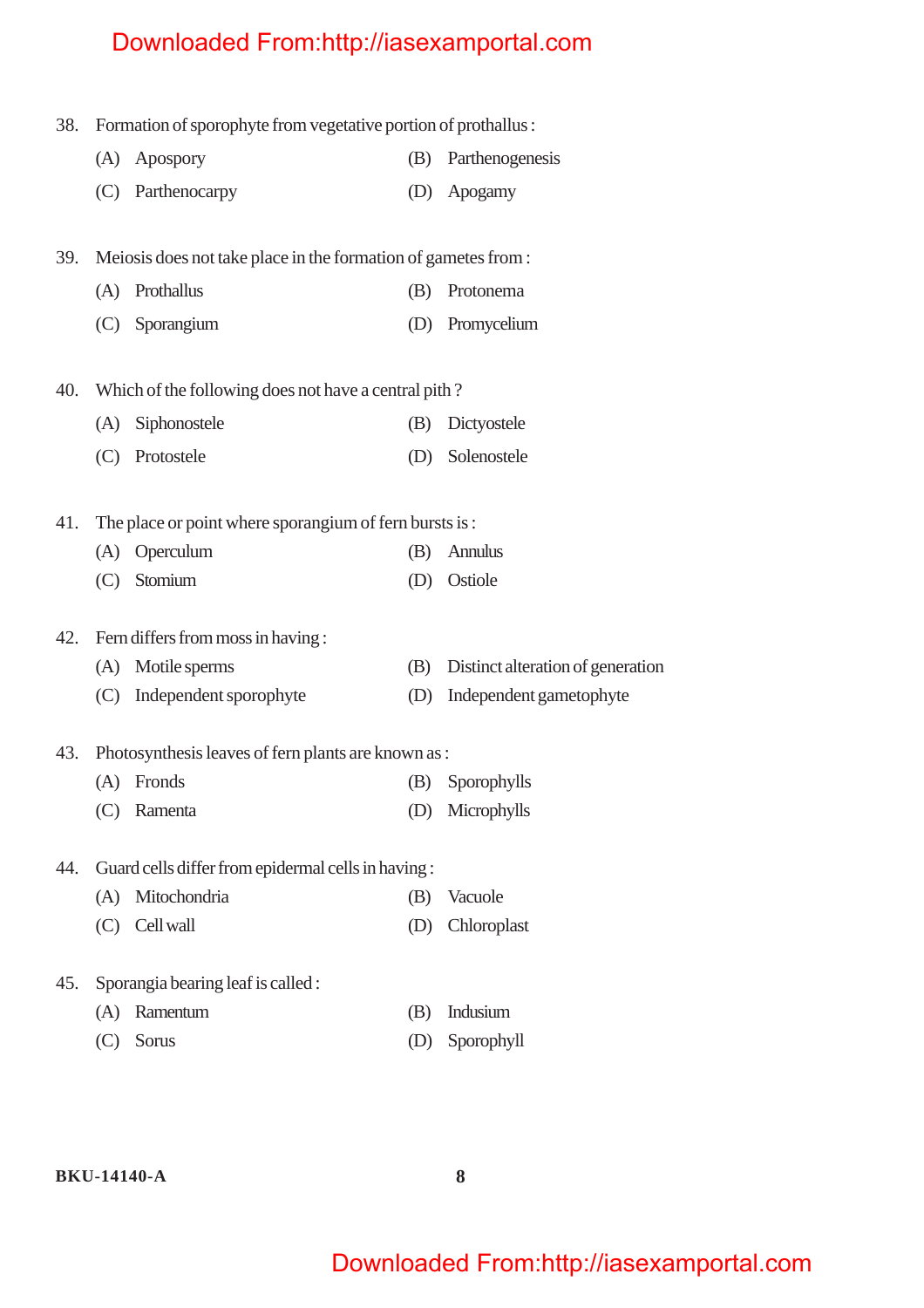| 46. | Cells which undergo meiosis in the life cycle of Selaginella are: |  |  |
|-----|-------------------------------------------------------------------|--|--|
|     |                                                                   |  |  |

- (A) Zygotes (B) Spore mother cells
- (C) Spores (D) Gametophyte
- 47. Coralloid roots help the plant in :
	- (A) Absorption of water (B) Absorption and fixation of Nitrogen (C) Anchorage (D) None of the above
- 48. The Cycas is a gymnosperm because :
	- (A) Its xylem consists of trachieds (B) It lacks ovary but has exposed ovules (C) It forms seeds (D) It bears pollen grains

49. Cycas and Pteris resemble each other in the presence of :

| (A) Cambium | (B) Ciliate sperms |
|-------------|--------------------|
| (C) Vessels | (D) Seeds          |

50. Secondary wood in Cycas is devoid of :

- (A) Protoxylem (B) Metaxylem
- (C) Vessels (D) Trachieds

#### 51. Endosperm of pinus or cycas is found to be :

(A) Haploid (B) Diploid (C) Triploid (D) Tetraploid

52. Fruits are not found in gymnosperms due to absence of :

- (A) Ovary (B) Pollination
- (C) Seeds (D) Fertilization
- 53. *Cycas* differ from *Selaginella* in having :
	- (A) Embryo (B) Seed
	- (C) Megaspores (D) Motile sperms

#### **BKU-14140-A 9 [Turn over**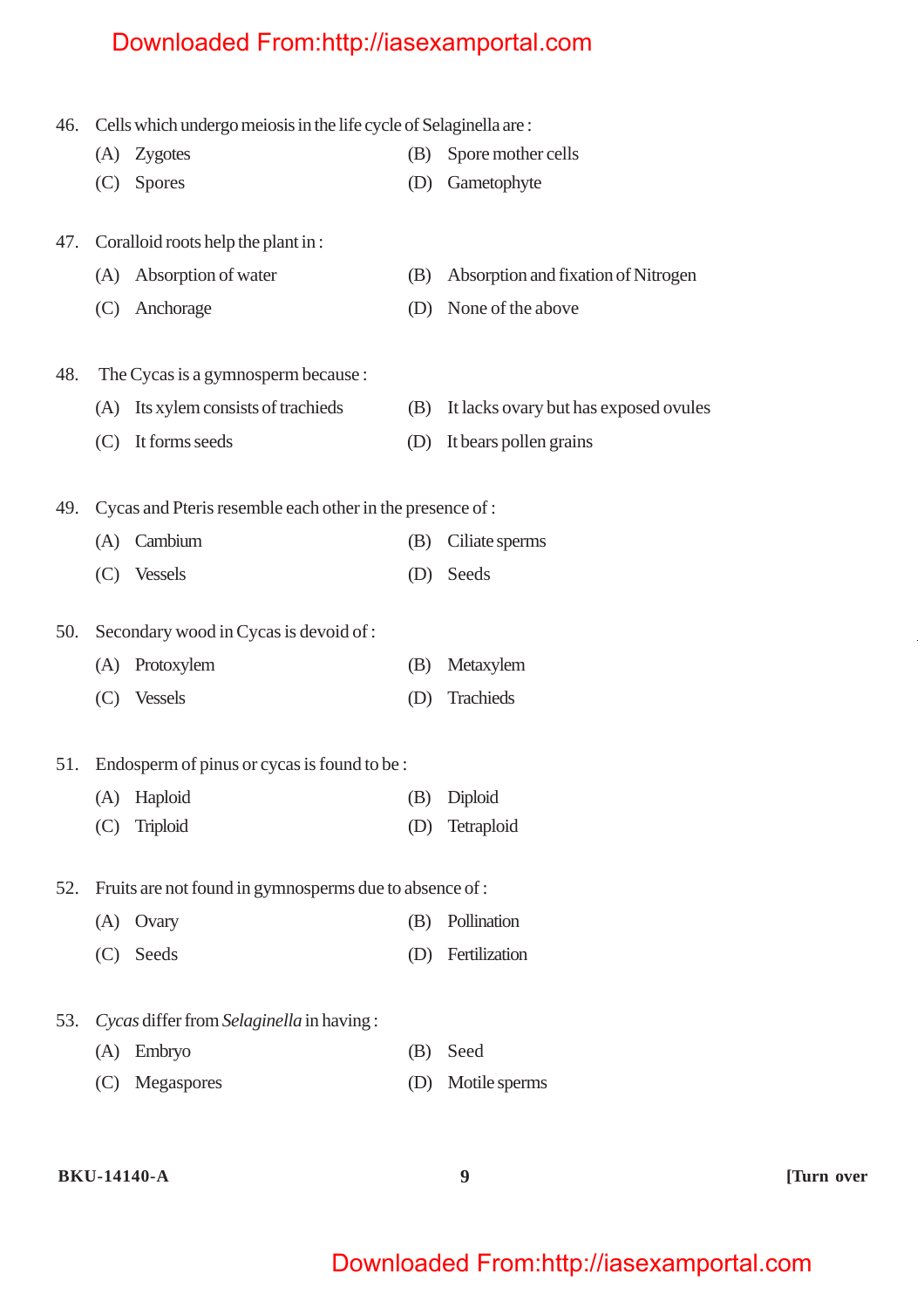| 54. | Organisms which fix atmospheric nitrogen in the soil are found among: |                                                    |     |                                   |
|-----|-----------------------------------------------------------------------|----------------------------------------------------|-----|-----------------------------------|
|     |                                                                       | (A) Mosses                                         | (B) | Green algae                       |
|     | (C)                                                                   | Soil fungi                                         |     | (D) Bacteria                      |
| 55. |                                                                       | Mineral matter in the soil is due to:              |     |                                   |
|     |                                                                       | (A) Decomposition of humus                         | (B) | Heavy rain fall                   |
|     |                                                                       | (C) Disintegration of rocks                        | (D) | Transporation of top soil         |
| 56. |                                                                       | Plants have supply of water from soil as :         |     |                                   |
|     | (A)                                                                   | Runoff water                                       | (B) | Gravitational water               |
|     |                                                                       | (C) Capillary water                                | (D) | Hygroscopic water                 |
| 57. |                                                                       | Chlorophyll contains:                              |     |                                   |
|     |                                                                       | $(A)$ Iron                                         | (B) | Magnesium                         |
|     |                                                                       | (C) Potassium                                      | (D) | Manganese                         |
| 58. |                                                                       | Chlorosis occurs in plants grown in:               |     |                                   |
|     |                                                                       | (A) Darkness                                       | (B) | Shade                             |
|     |                                                                       | (C) Strong light                                   | (D) | Iron-free medium                  |
| 59. |                                                                       | Which one is an inorganic nutrient?                |     |                                   |
|     | (A)                                                                   | Cellulose                                          | (B) | Vitamin                           |
|     |                                                                       | (C) Calcium                                        |     | (D) Protein                       |
| 60. |                                                                       | Root hairs occur in the zone of :                  |     |                                   |
|     | (A)                                                                   | Cell division                                      | (B) | Cell elongation                   |
|     | (C)                                                                   | Cell maturation                                    | (D) | None of the above                 |
| 61. |                                                                       | Root cap has no role in water absorption because : |     |                                   |
|     |                                                                       | (A) It has no direct connection with soil          |     | (B) It has loosely arranged cells |

(C) It has cells containing chloroplast (D) It has no root hairs

**BKU-14140-A 10**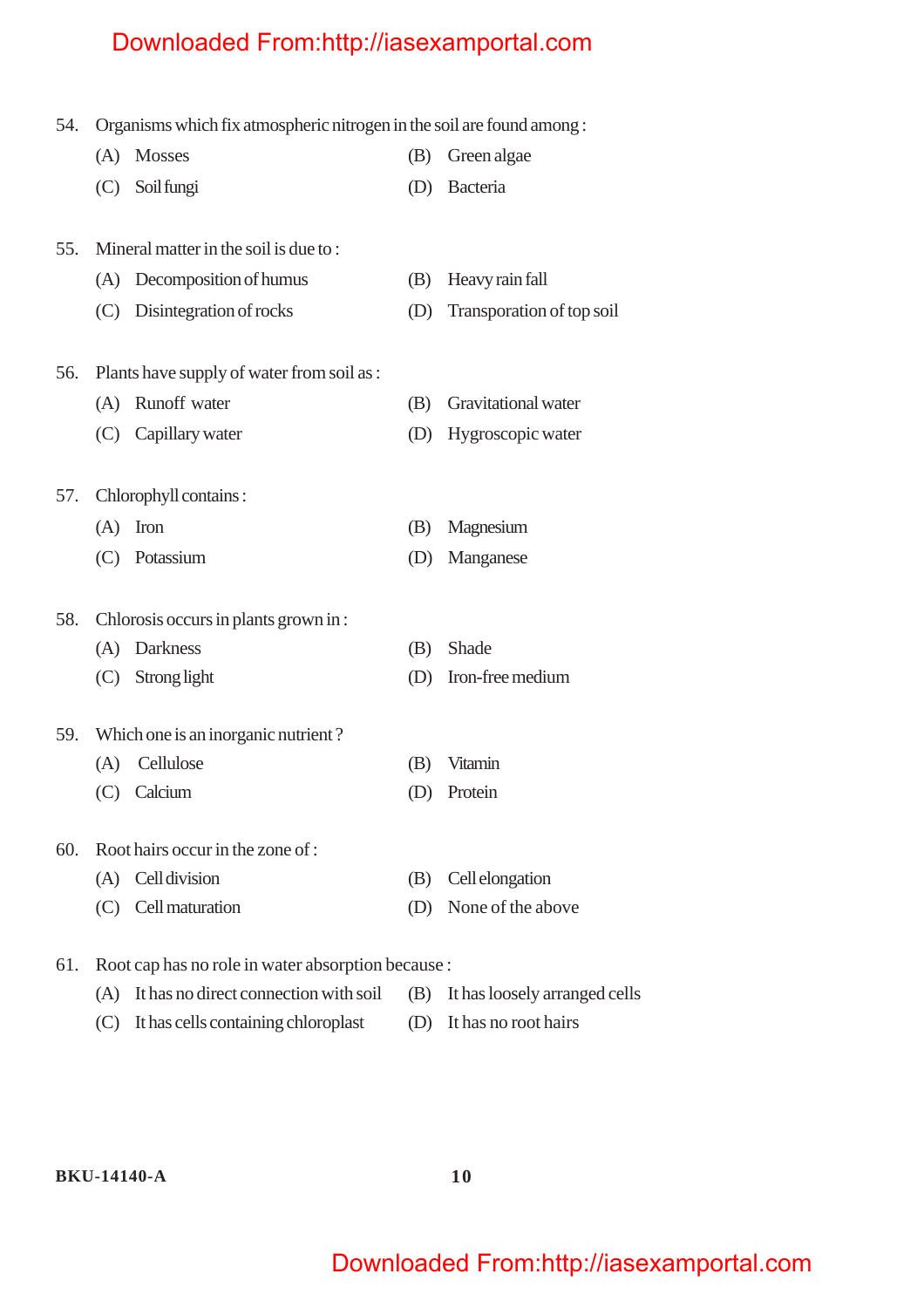|     |     | 62. When a cell is fully turgid its:                                       |     |                     |
|-----|-----|----------------------------------------------------------------------------|-----|---------------------|
|     | (A) | $SP = TP$                                                                  | (B) | $DPD = O$           |
|     | (C) | $OP = O$                                                                   | (D) | $DPD = OP$          |
|     |     |                                                                            |     |                     |
| 63. |     | Stomatal opening in a general leaf is controlled by :                      |     |                     |
|     | (A) | Guard cells                                                                |     | (B) Palisade cells  |
|     |     | (C) Parenchyma cells                                                       |     | (D) Mesophyll cells |
| 64. |     | Exudation of water in the form of liquid from leaves of plants is called : |     |                     |
|     | (A) | Guttation                                                                  | (B) | Osmosis             |
|     | (C) | Transpiration                                                              |     | (D) Plasmolysis     |
| 65. |     | Rate of transpiration can be measured by :                                 |     |                     |
|     | (A) | Potometer                                                                  | (B) | Auxanometer         |
|     |     | (C) Manometer                                                              |     | (D) Hygrometer      |
|     |     |                                                                            |     |                     |
| 66. |     | Enzymes connected with Kreb's cycle are packed in :                        |     |                     |
|     | (A) | Mitochondria                                                               | (B) | Chloroplast         |
|     |     | (C) Nucleus                                                                | (D) | Ribosomes           |
| 67. |     | In photosynthesis light:                                                   |     |                     |
|     |     | (A) is converted into kinetic energy                                       | (B) | acts directly on C  |
|     |     | (C) is converted into chemical energy                                      | (D) | acts like catalysts |
|     |     |                                                                            |     |                     |
| 68. |     | The first compound that accepts Carbon dioxide during dark phase is:       |     |                     |
|     | (A) | <b>NADP</b>                                                                | (B) | Ferredoxin          |
|     | (C) | <b>RuBp</b>                                                                | (D) | Cytochrome          |
| 69. |     | When ATP is converted into ADP, it releases :                              |     |                     |
|     | (A) | Electricity                                                                | (B) | Hormones            |

(C) Enzymes (D) Energy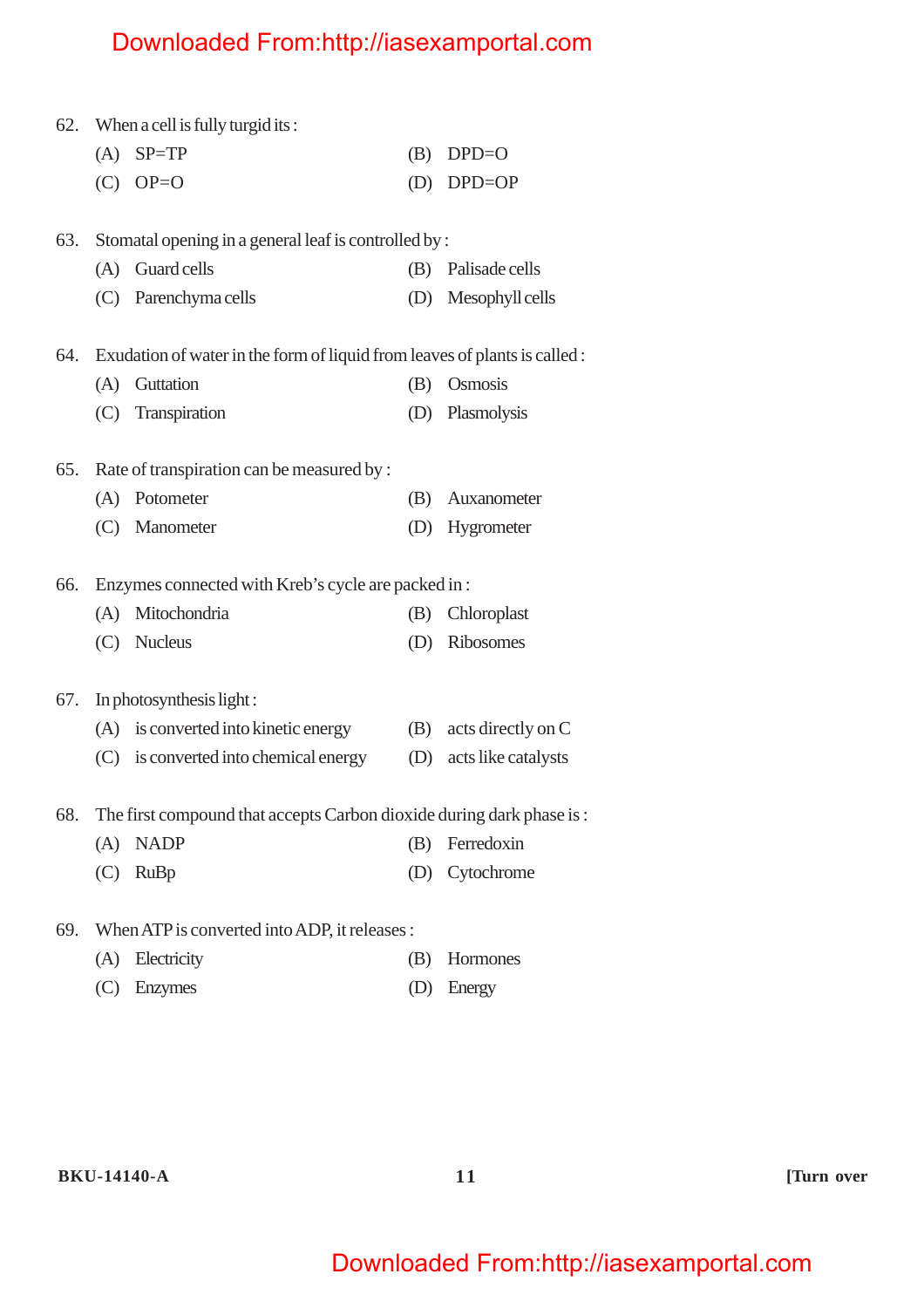| 70. | If fructose-6-biphosphate participate in glycolysis, the net gain of ATP will be : |                                                                                |         |                                         |  |
|-----|------------------------------------------------------------------------------------|--------------------------------------------------------------------------------|---------|-----------------------------------------|--|
|     | $(A)$ 1                                                                            |                                                                                | (B) 2   |                                         |  |
|     | $(C)$ 3                                                                            |                                                                                | $(D)$ 4 |                                         |  |
|     |                                                                                    |                                                                                |         |                                         |  |
| 71. |                                                                                    | Biological equilibrium is equilibrium among :                                  |         |                                         |  |
|     |                                                                                    | (A) Producers                                                                  | (B)     | Producers & consumers                   |  |
|     |                                                                                    | $(C)$ Decomposers & producers                                                  | (D)     | Producer, decomposer & consumers        |  |
| 72. |                                                                                    | MAB stands for:                                                                |         |                                         |  |
|     |                                                                                    | (A) Man & Biosphere                                                            | (B)     | Man, antibiotic & bacterium             |  |
|     |                                                                                    | (C) Man & biotic community                                                     | (D)     | Meyer, Anderson & Bisby                 |  |
| 73. |                                                                                    | Herbivores utilize how much energy from the food they get to build their body? |         |                                         |  |
|     |                                                                                    | $(A)$ 10%                                                                      | (B)     | 20%                                     |  |
|     |                                                                                    | $(C)$ 33%                                                                      | (D)     | 50%                                     |  |
|     |                                                                                    |                                                                                |         |                                         |  |
| 74. |                                                                                    | If phytoplankton are destroyed in the sea, then :                              |         |                                         |  |
|     |                                                                                    | (A) It will affect the food chain                                              | (B)     | No affect will be seen                  |  |
|     |                                                                                    | (C) Algae will get more space to grow                                          | (D)     | Primary consumers will grow luxuriantly |  |
| 75. |                                                                                    | Overgrazing by animals results in:                                             |         |                                         |  |
|     | (A)                                                                                | Sheet erosion                                                                  | (B)     | Rill erosion                            |  |
|     |                                                                                    | (C) Positive pollution                                                         | (D)     | Negative pollution                      |  |
| 76. |                                                                                    | The term hybridoma implies :                                                   |         |                                         |  |
|     | (A)                                                                                | gametic fusion                                                                 | (B)     | hybrid virion                           |  |
|     | (C)                                                                                | somatic hybridization                                                          | (D)     | DNA-RNA hybrid                          |  |
|     |                                                                                    |                                                                                |         |                                         |  |
| 77. |                                                                                    | Saprophytic bacteria and fungi come under the group:                           |         |                                         |  |
|     | (A)                                                                                | Producers                                                                      | (B)     | Omnivores                               |  |

(C) Decomposers (D) None of these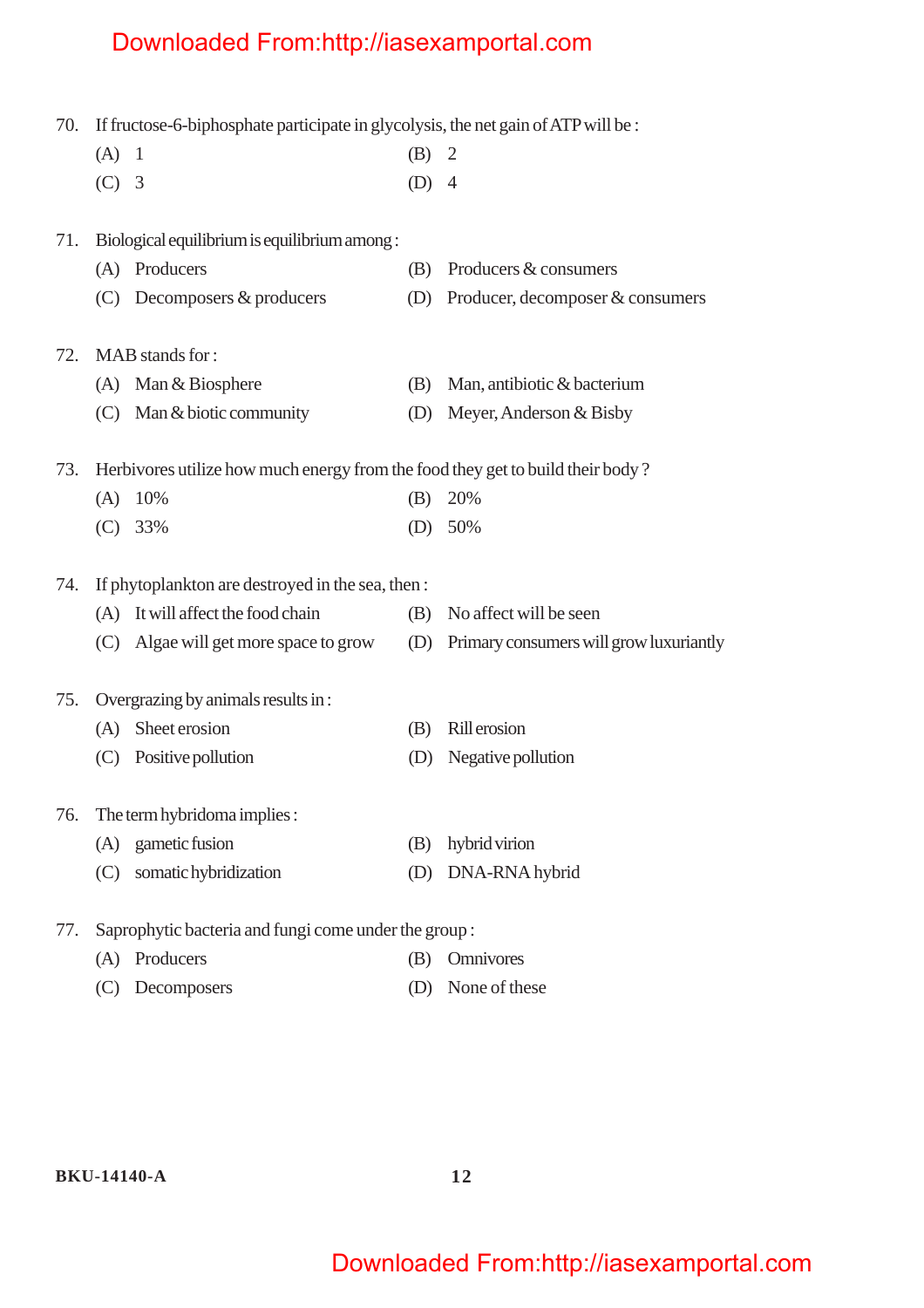| 78. |     | Study of a species in relation to its environment is known as :                |     |                                                                                               |
|-----|-----|--------------------------------------------------------------------------------|-----|-----------------------------------------------------------------------------------------------|
|     |     | (A) Synecology                                                                 | (B) | Autecology                                                                                    |
|     |     | (C) Ecology                                                                    | (D) | All the above                                                                                 |
| 79. |     | Mangrove vegetation is found in:                                               |     |                                                                                               |
|     | (A) | Kullu valley                                                                   | (B) | Sundarbans                                                                                    |
|     |     | (C) Western ghats                                                              | (D) | Dehradun valley                                                                               |
| 80. |     |                                                                                |     | Progeny of a cross made between two pure parents show increased vigour and productivity. This |
|     |     | is due to:                                                                     |     |                                                                                               |
|     | (A) | Selection                                                                      | (B) | Hybridization                                                                                 |
|     | (C) | Hybrid vigour                                                                  | (D) | Mutation                                                                                      |
| 81. |     | Method of selection in plants showing vegatative propagation is:               |     |                                                                                               |
|     |     | (A) Clonal selection                                                           | (B) | Mass selection                                                                                |
|     |     | (C) Pure line selection                                                        |     | (D) Pedigree selection                                                                        |
| 82. |     | Banana plants can be rapidly multiplied adopting:                              |     |                                                                                               |
|     | (A) | Aerial grafting                                                                | (B) | Aerial stem cutting                                                                           |
|     | (C) | Rhizome cutting                                                                |     | (D) X-ray Irradiation of fruits                                                               |
| 83. |     | Mutagenic effect of X-rays was discovered by :                                 |     |                                                                                               |
|     | (A) | T.H.Morgan                                                                     | (B) | H.J.Muller                                                                                    |
|     | (C) | G.W. Beadle                                                                    | (D) | Hugo De vries                                                                                 |
| 84. |     | When chromosomes sets are presents in multiple of n, the condition is called : |     |                                                                                               |
|     | (A) | Euploidy (Polyploidy)                                                          | (B) | Aneuploidy                                                                                    |
|     | (C) | <b>Diploidy</b>                                                                | (D) | Haploidy                                                                                      |
| 85. |     | Red rot of sugarcane is caused by :                                            |     |                                                                                               |
|     | (A) | Colletrotrichum                                                                | (B) | Rhizoctonia                                                                                   |
|     | (C) | Pyricularia                                                                    | (D) | Fusarium                                                                                      |
|     |     |                                                                                |     |                                                                                               |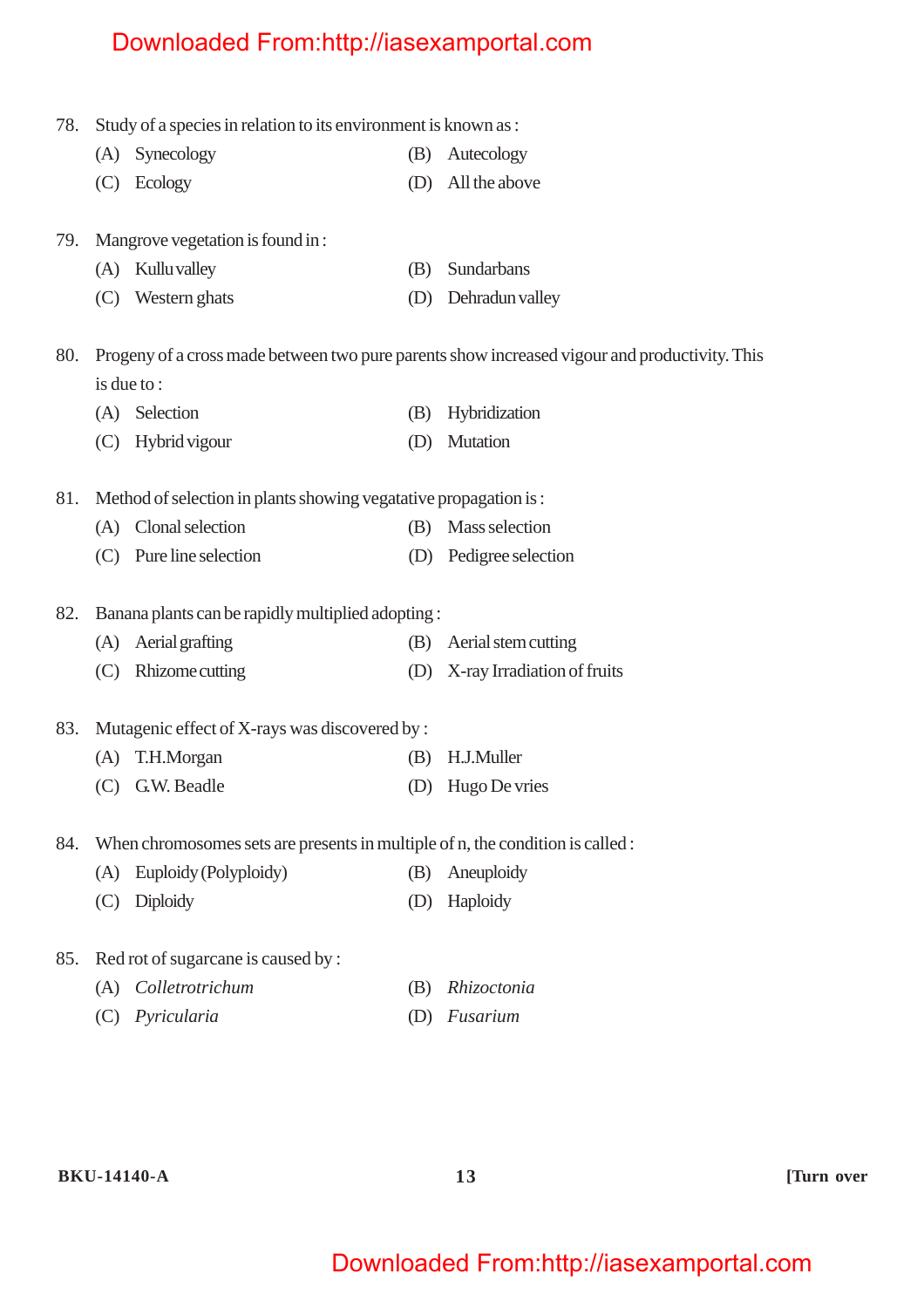| 86. |     | Covered smut of sorghum is caused by :                                    |     |                                     |
|-----|-----|---------------------------------------------------------------------------|-----|-------------------------------------|
|     |     | (A) Puccinia                                                              | (B) | Sphacelotheca                       |
|     |     | (C) Cercospora                                                            | (D) | Colletrotrichum                     |
| 87. |     | Which of the following is a fungicide?                                    |     |                                     |
|     |     | $(A)$ DDT                                                                 | (B) | Bordeaux mixture                    |
|     |     | $(C)$ 2,4-D                                                               | (D) | Penicillin                          |
| 88. |     | Vascular wilt diseases are mostly caused by :                             |     |                                     |
|     |     | (A) Puccinia                                                              | (B) | Sphacelotheca                       |
|     |     | (C) Fusarium                                                              | (D) | Colletrotrichum                     |
| 89. |     | Damping off of seedlings is caused by species of:                         |     |                                     |
|     |     | (A) Pythium                                                               | (B) | Phytophthora                        |
|     |     | $(C)$ Albugo                                                              |     | (D) Alternaria                      |
| 90. |     | The function of rough endoplasmic reticulum is synthesis of:              |     |                                     |
|     |     | $(A)$ Fat                                                                 | (B) | Lipid                               |
|     |     | (C) Protein                                                               | (D) | Steroid                             |
| 91. |     | Somoclonal variation are:                                                 |     |                                     |
|     |     | (A) Caused by mutagens                                                    | (B) | Cause gamma rays                    |
|     | (C) | Produced in Tissue culture                                                | (D) | Produced during sexual reproduction |
| 92. |     | DNA generally acts as template of :                                       |     |                                     |
|     |     | (A) only protein                                                          | (B) | only DNA                            |
|     | (C) | only RNA                                                                  | (D) | both DNA and RNA                    |
| 93. |     | Formation of RNA from DNA is known as:                                    |     |                                     |
|     | (A) | Transcription                                                             | (B) | Translation                         |
|     | (C) | Replication                                                               | (D) | Recombination                       |
| 94. |     | Which of the following wavelength is absorbed maximum for photosynthesis? |     |                                     |
|     | (A) | 660 nm                                                                    | (B) | 680 nm                              |
|     | (C) | 440 nm                                                                    | (D) | 700 nm                              |
|     |     |                                                                           |     |                                     |

#### **BKU-14140-A 14**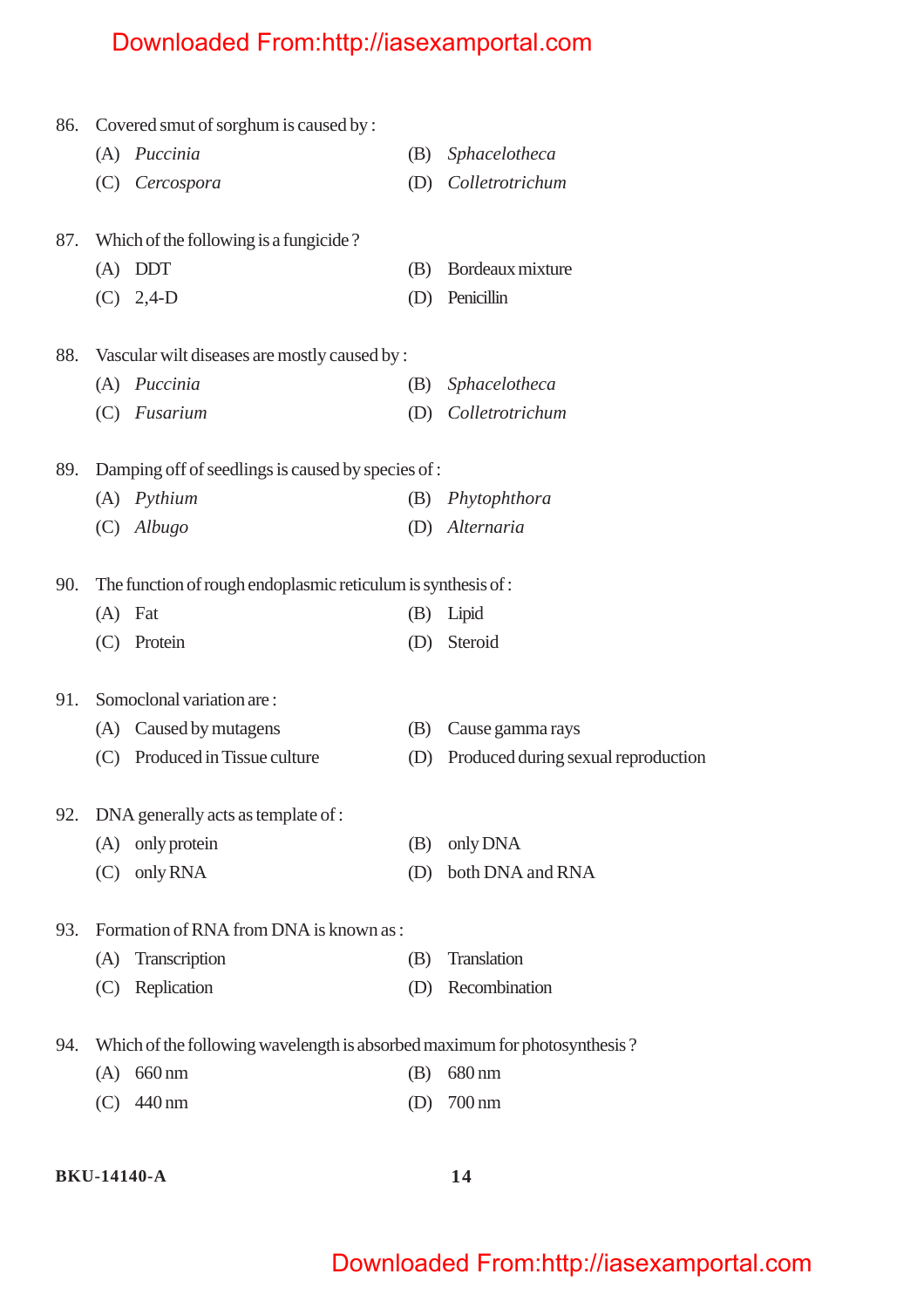| 95. | Transamination is $a/an$ : |                                                                                    |     |                             |
|-----|----------------------------|------------------------------------------------------------------------------------|-----|-----------------------------|
|     | (A)                        | irreversible process                                                               | (B) | reversible process          |
|     |                            | (C) both of the above                                                              | (D) | none of the above           |
| 96. |                            | The most important lipids in eukaryotic cell membranes are :                       |     |                             |
|     | (A)                        | <b>Sterols</b>                                                                     | (B) | Glycolipids                 |
|     | (C)                        | Phospholipids                                                                      | (D) | All the above               |
| 97. |                            | What does Bt stand for in popular crop of Bt cotton?                               |     |                             |
|     | (A)                        | Biotechnology                                                                      | (B) | <b>Tissue culture</b>       |
|     | (C)                        | <b>Bacillus thurengiensis</b>                                                      | (D) | None of these               |
| 98. |                            | First step in genetic engineering is :                                             |     |                             |
|     | (A)                        | Isolation of RNA                                                                   | (B) | <b>Isolation of Protein</b> |
|     | (C)                        | Isolation of genetic material                                                      | (D) | Purification of protein     |
| 99. |                            | Natural genetic engineer is:                                                       |     |                             |
|     |                            | (A) Agrobacterium sp                                                               | (B) | Rhizobium sp                |
|     |                            | (C) Bacillus sp                                                                    | (D) | Bacteriophage               |
|     |                            | 100. The term hybridoma implies:                                                   |     |                             |
|     | (A)                        | Gametic                                                                            | (B) | <b>Hybrid</b> virion        |
|     | (C)                        | Somatic hybridization                                                              | (D) | DNA-RNA hybrid              |
|     |                            | 101. "Eobiont" means:                                                              |     |                             |
|     |                            | (A) Mutual occurrence of two organisms (B) Parasite causing amoebiosis             |     |                             |
|     |                            | (C) First organism on earth                                                        |     | (D) A nitrifying bacteria   |
|     |                            | 102. Pure homozygous offsprings in a dihybrid cross in the F2 generation will be : |     |                             |
|     |                            | $(A)$ 1/2                                                                          | (B) | 1/4                         |
|     |                            | $(C)$ 1/8                                                                          |     | (D) $1/16$                  |
|     |                            | 103. Who coined the term 'meiosis'?                                                |     |                             |
|     |                            | (A) F.F. Blackmann                                                                 | (B) | I.B.Farmer (and Moore)      |
|     |                            | $(C)$ a. Flemming                                                                  | (D) | Von Mohl                    |

#### **BKU-14140-A 15 [Turn over**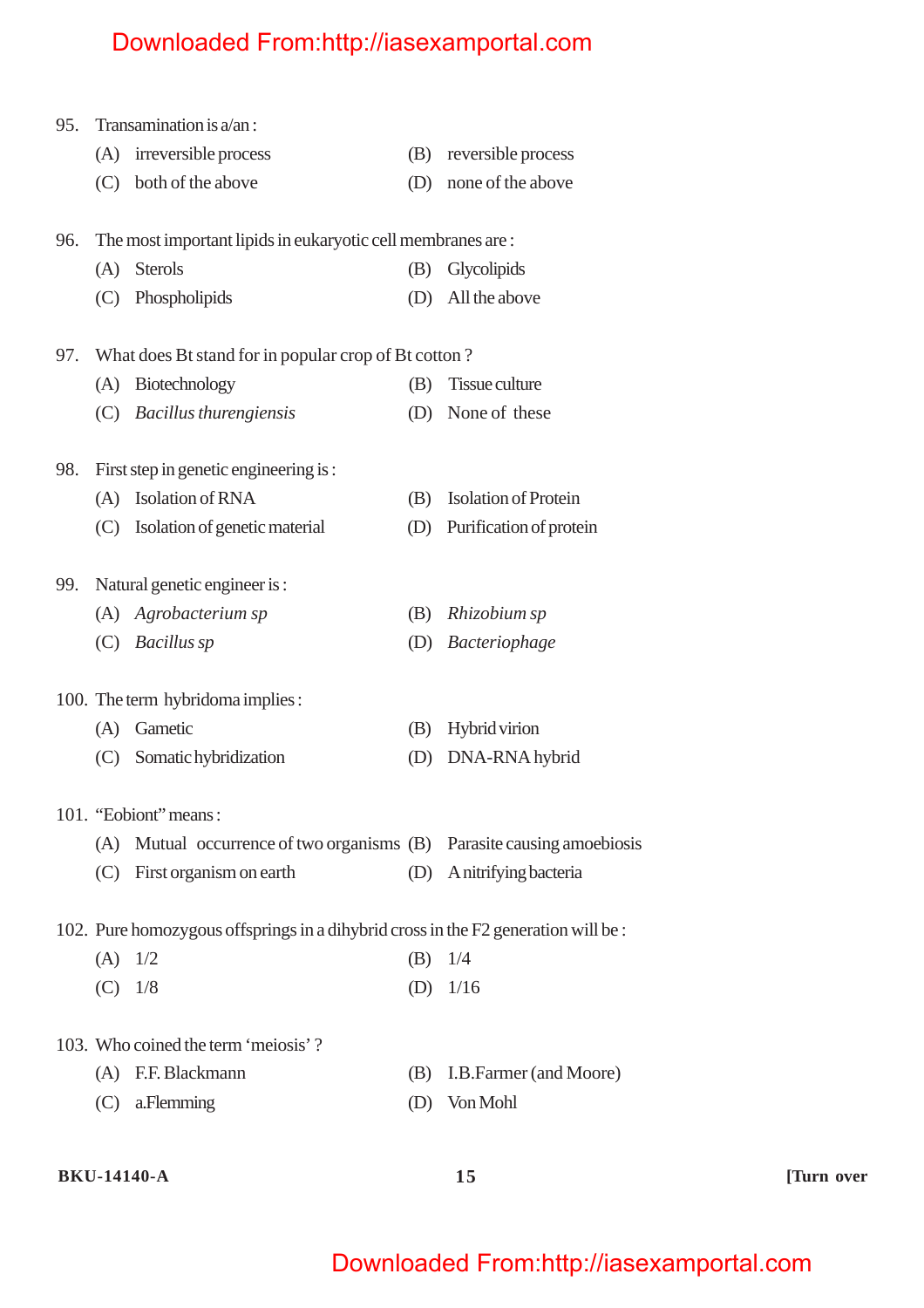|     | 104. Synapsis is a characteristic of:                        |     |                         |
|-----|--------------------------------------------------------------|-----|-------------------------|
|     | (A) Leptotene                                                | (B) | Zygotene                |
|     | (C) Pachytene                                                | (D) | Diplotene               |
|     | 105. Stilt roots are produced by:                            |     |                         |
|     | (A) Lower internodes                                         | (B) | <b>Upper</b> internodes |
|     | (C) Lower nodes                                              |     | (D) Upper nodes         |
|     | 106. Velamen tissue is formed by:                            |     |                         |
|     | $(A)$ Stem                                                   | (B) | Clinging roots          |
|     | (C) Hanging roots                                            | (D) | None of these           |
|     | 107. Black pepper is a:                                      |     |                         |
| (A) | Tree                                                         | (B) | Shrub                   |
|     | $(C)$ Climber                                                | (D) | 3 cm. tall herb         |
|     | 108. Smallest angle of divergence in altering phyllotaxy is: |     |                         |
| (A) | $144^\circ$                                                  | (B) | $180^\circ$             |
|     | $(C)$ 120 <sup>o</sup>                                       | (D) | $135^\circ$             |
|     | 109. Intercalary meristem results in:                        |     |                         |
|     | (A) Secondary growth                                         | (B) | Primary growth          |
|     | (C) Apical growth                                            |     | (D) Perdiderm formation |
|     | 110. The "Histogen theory" was proposed by:                  |     |                         |
| (A) | Nageli                                                       | (B) | Hanstein                |
|     | (C) Schmidt                                                  | (D) | Haberlandt              |
|     | 111. Vessels are not found in:                               |     |                         |
| (A) | Teak wood                                                    | (B) | Shisham wood            |
|     | (C) Chir wood                                                | (D) | Sal wood                |
|     | 112. An elongated cell with tapering ends is termed:         |     |                         |
|     | (A) Collenchyma                                              | (B) | <b>Vessel</b>           |
|     | (C) Sclerenchyma                                             | (D) | Trachieds               |
|     |                                                              |     |                         |

#### **BKU-14140-A 16**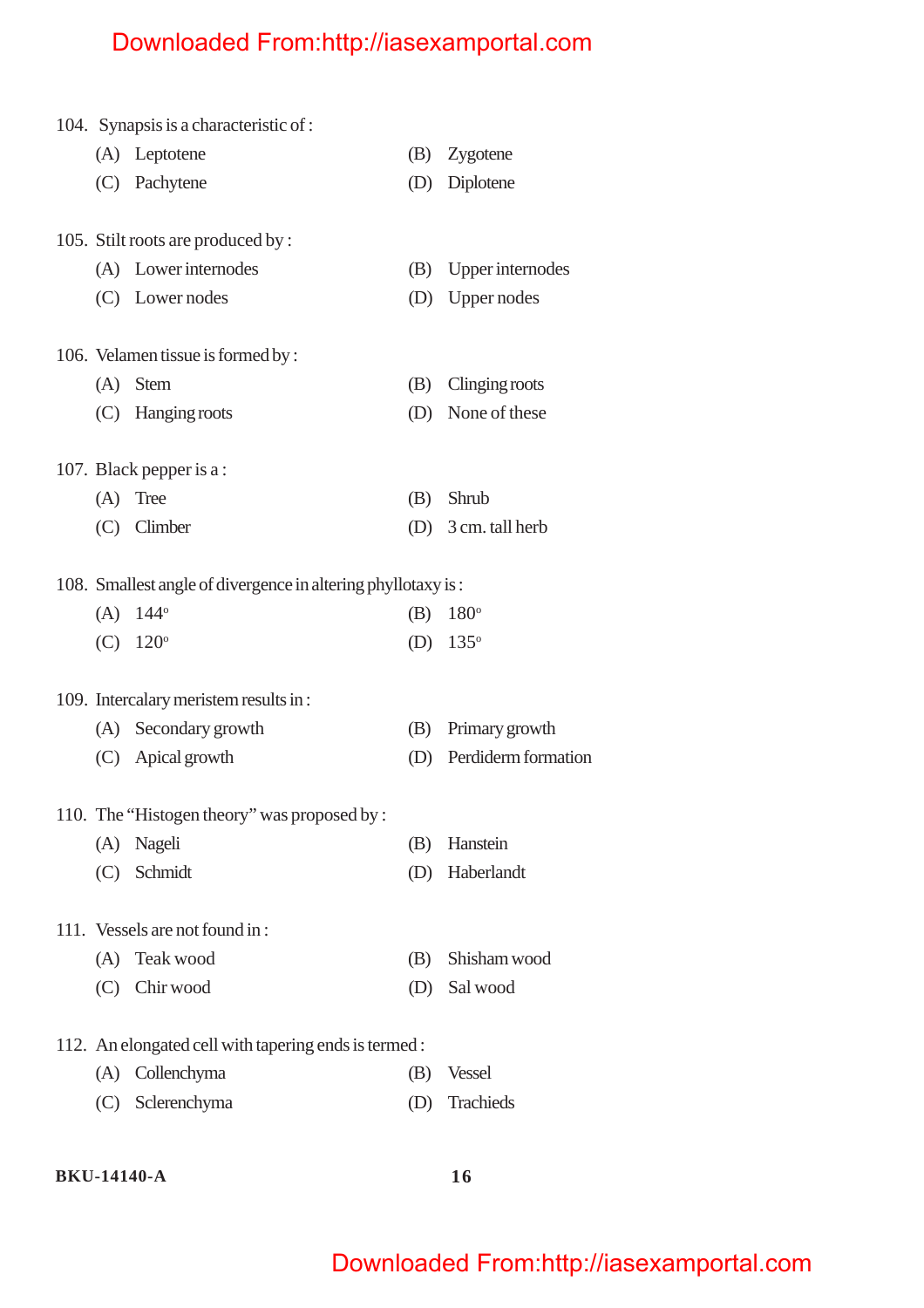|     | 113. Micropropagation is carried out by:                                              |     | Genetic Recombination |
|-----|---------------------------------------------------------------------------------------|-----|-----------------------|
| (A) | Hybridisation                                                                         | (B) |                       |
|     | (C) Parasexual mechanism                                                              | (D) | Tissue culture        |
|     | 114. The outer Whorl of <i>Bougaunvillea</i> flower consists of :                     |     |                       |
| (A) | <b>Bracts</b>                                                                         | (B) | Sepals                |
|     | (C) Petals                                                                            |     | (D) None of these     |
|     |                                                                                       |     |                       |
|     | 115. Pollen grain in Angiosperms contain:                                             |     |                       |
| (A) | Single prothallus cell                                                                | (B) | Two prothallus cells  |
| (C) | Three prothallial cells                                                               | (D) | No prothallial cell   |
|     |                                                                                       |     |                       |
|     | 116. A typical example of cross pollination is:                                       |     |                       |
|     | (A) Rice                                                                              | (B) | Maize                 |
| (C) | Wheat                                                                                 | (D) | Cotton                |
|     | 117. The angiosperms are known as:                                                    |     |                       |
| (A) | Magnoliophyta                                                                         | (B) | Rosophyta             |
| (C) | Mavophyta                                                                             | (D) | Gramophyta            |
|     |                                                                                       |     |                       |
|     | 118. Who was first to distinguish between non-flowering and seed plants?              |     |                       |
| (A) | <b>Robert Brown</b>                                                                   | (B) | Linnaeus              |
| (C) | John Ray                                                                              | (D) | De Condolle           |
|     |                                                                                       |     |                       |
|     | 119. In which family out of the following, largest number of ovule occur in a carpel? |     |                       |
| (A) | Cruciferae                                                                            | (B) | Ranunculaceae         |
| (C) | Compositae                                                                            | (D) | Leguminosae           |
|     |                                                                                       |     |                       |
|     | 120. The name of the family compositae is:                                            |     |                       |
| (A) | <b>Brassicaceae</b>                                                                   | (B) | Asteraceae            |
| (C) | Laminaceae                                                                            | (D) | Bombaceae             |
|     |                                                                                       |     |                       |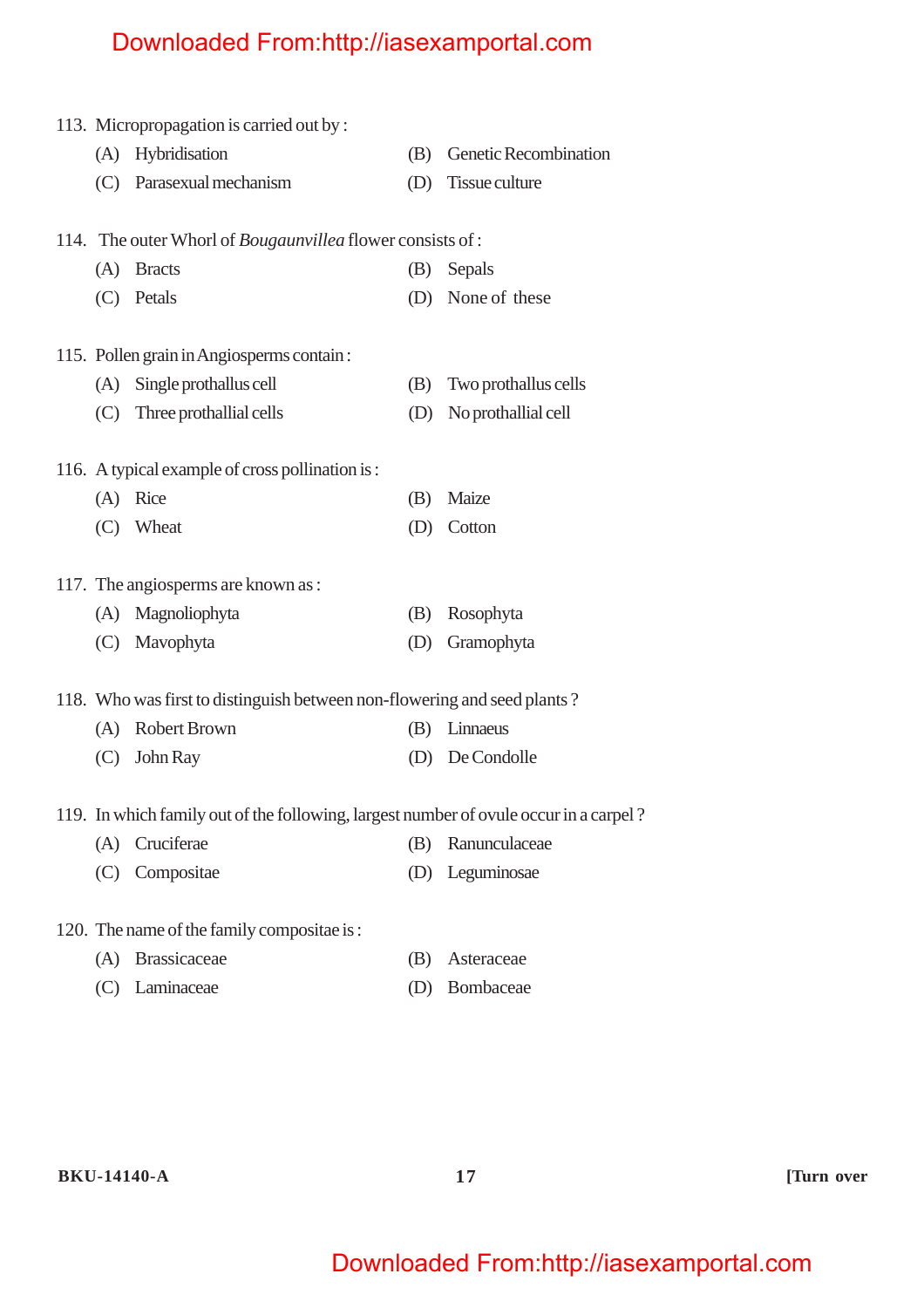**ROUGH WORK**

**BKU-14140-A 18**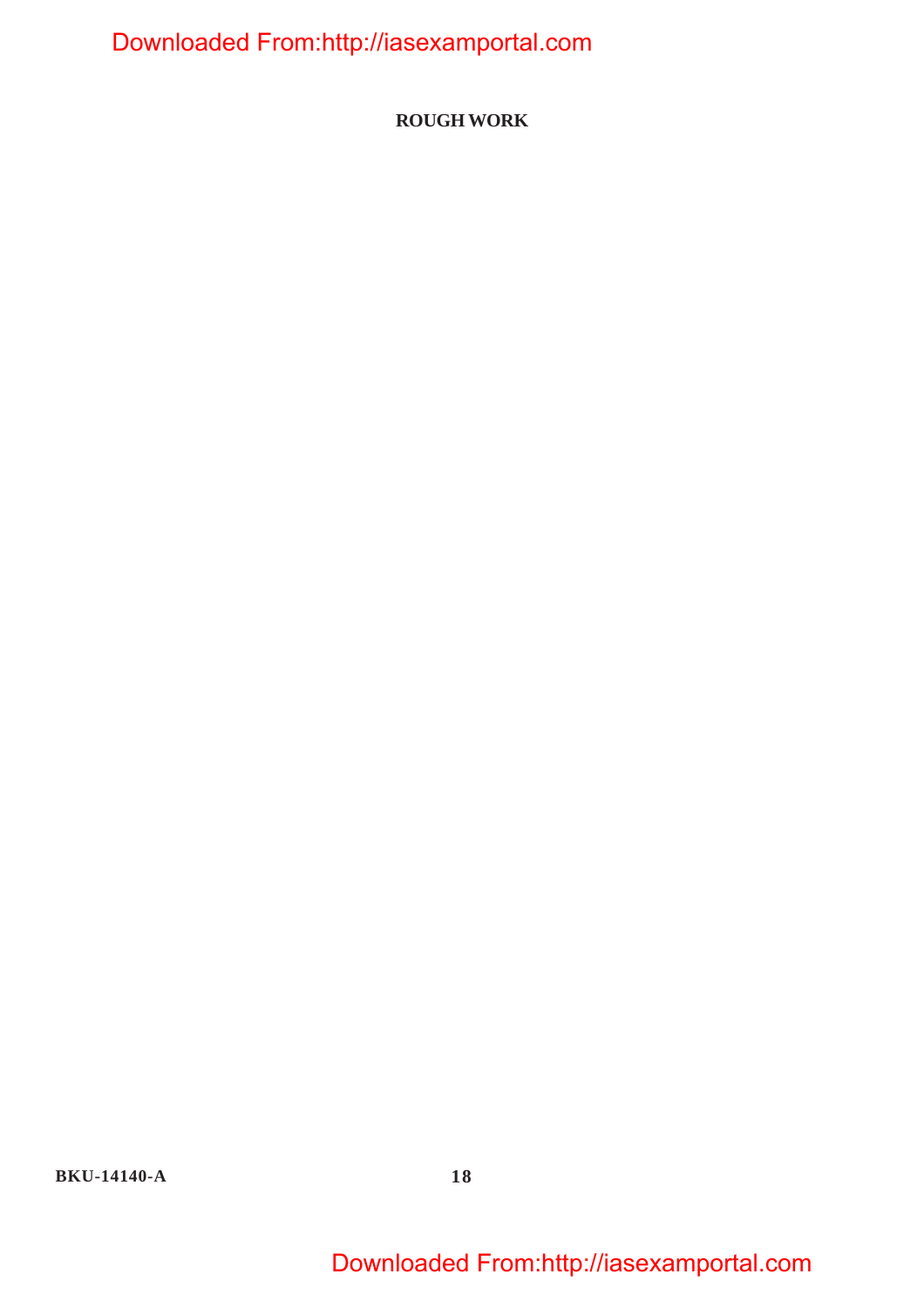**ROUGH WORK**

**BKU-14140-A 19 [Turn over**